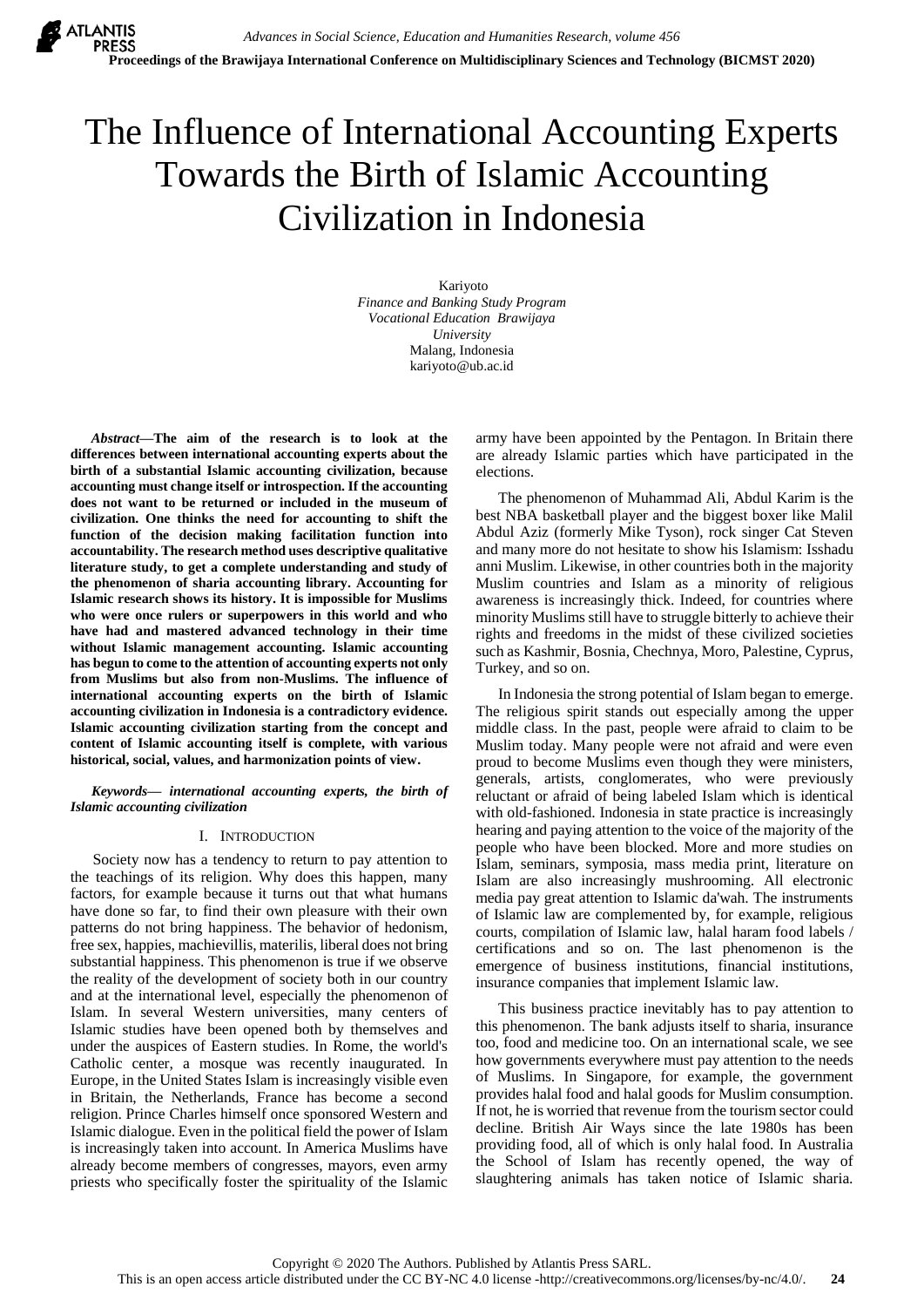Companies, housing, and offices provide Muslim prayer places. Likewise, how to dress, and many more if we want to balance things that have paid attention to the faith of the people of the provisions of sharia.

Society experiences a phenomenon of a shift from the conventional world to the scientific world. Western countries cannot forever hide the contribution of Muslims who have been more advanced (615-1250 BC) with a peak in 900 - 1200 AD compared to the sivilization of the West (1350-present). Islamic philosophers, so far hidden like Ibn Rushd, Ibn Sina, Maskaweh, Aljabbar, Alkhawariz, are increasingly exposed after their quality books have been read. Islam turned out to be a transformation of the cultural progress of previous societies such as Roman, Greek, Persian, Chinese, Indian, and so on. Islam, according to [1], has made a major contribution to Western culture not only as a translator of the Greek mind but also to develop it in a form that was later transformed by Western countries and gave birth to the progress of the world today. We also have to acknowledge it as the result of Western cultural efforts. But to negate the contribution of Muslims in the progress of human civilization today, is a dwarf nature that is not in accordance with the scientific tradition.

This situation takes place in all disciplines including the science of Accounting. Various writings about the response or the exact criticism of accounting now seem dissatisfaction with what is actually given conventional accounting to the public. Accounting if it functions as a source of information in the decision making process, it is found three things: (1) The complexity of the decision making process in business today cannot rely solely on accounting information; (2) If so far the source of accounting information is considered dominant, it turns out that the economic and business situation actually still experiences various losses, corruption, fraud, crashes, depression, and so on. This means that accounting information that has been considered as the basis for decision making turns out that many decisions taken from that source do not produce good output even those that occur depression, bankruptcy, sluggish economy, and so on; (3) Ethical elements are getting loose. Because accounting information is considered value-free, accounting is carried by interested parties so that it can harm the public.

The purpose of this study is expected, giving birth to the influence of new thinking from international accounting experts about the birth of a substantial Islamic accounting civilization, because accounting must change itself or introspection. If if the accounting does not want to be abandoned or included in the museum of civilization. One of those thoughts is the need for accounting to shift its function from the decision making facilitating function to another direction that is more useful and responsible. From this, the actual accountability function has emerged since his birth [2]. Lee advocated in his paper at an international seminar discussing the issue that conventional accounting must be improved by adding media: (1) Assessment of management efficiency; (2) Disclosure of management fraud; (3) A description of the budget or work plan; (4) Accounting must increasingly eliminate the element of allocation; (5) accounting must be more scientific; (6) Accounting must present relevant information, not only quantitative but also qualitative information.

#### II. METHODOLOGY

The research method uses a qualitative descriptive approach. This method is used to get a complete understanding and picture of the phenomenon of literature about the concept towards the birth of an Islamic accounting civilization which is the root cause of why conventional accounting practices are "very different" from the noble ideals of accounting about truth, justice, and social. Data collection in this study, carried out by observation of literature study or documentation. The researcher acts as a key instrument, his presence is known as an informant, and is observative non participant [3]. Researchers review and examine aspects of the design process of Islamic accounting thought. Additional information data was extracted through practical experience as a member of multi-paradigm article writers. The organization of the research results is described through descriptive analysis in terms of several concepts; (1. Introduction and objective; (2) method; (3) findings and argument; (4) conclusion and suggestions.

#### III. FINDINGS AND ARGUMENT

The phenomenon of Islamic accounting was disseminated at the 1994 International Accounting Conference in Adelaide, Australia. This phenomenon turns out that if we examine the same statement that has been popular above back to nature or back to basic. The beginning of the accounting history arises for accountability as the soul of the verses of the Koran surah Al Baqarah 282 and the early history of the emergence of the auditing profession. Economic practices are increasingly developing where production is no longer just for selfconsumption or local consumption, the trade practice emerges. The birth of the development of the medium of exchange from the previous barter method. From there arises the difference in time and place of transactions that require records or media in the form of stone, coin, wood, clay, and other forms. That is what was found from various archeological discoveries in Ancient Egypt, Rome, Ona, also in Europe. Business then gets wider, agents practice more and more, so the owner can't directly supervise his business, so in the process of profit sharing, for example, they need another independent party to give testimony to the agent's calculations, this is the Embryo Auditor.

Islam through the Koran, Allah has outlined that the concept of accounting is an emphasis on accountability. This can be seen in Surah Al-Baqarah verse 282 it says: O you who believe, if you do not bermuamalah not in cash for a specified time, let a writer among you record correctly. The author should not hesitate to take notes as God has taught. So let those who have the power to record, and be held accountable for what is recorded. The person who is in debt should be loyal to Allah, his Lord, and he should not reduce the debt one bit. If the person who is in debt is a person who is weakminded or weak in his circumstances or he himself is unable to take responsibility, then his representative should be responsible honestly and witness with two witnesses of the men among you and so on ... "(see Al Quran and its Translation , YPPA, PT Bumi Restu).

Surah Al-Baqarah verse 282 mentions the obligation for believers to write every transaction not completed or noncash. This verse explains the purpose of this command to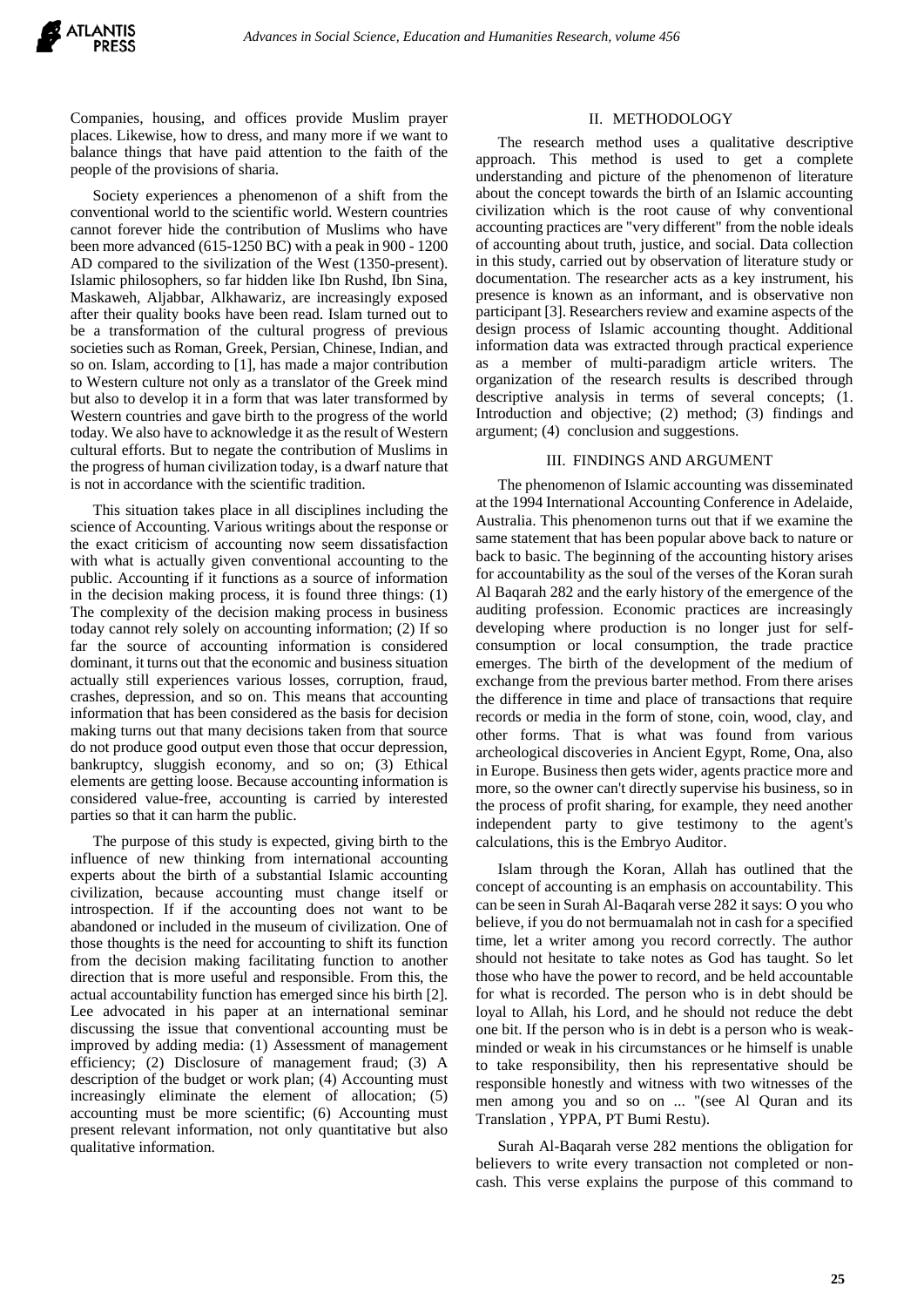

safeguard: justice and truth. This means that the order is emphasized in the interests of accountability so that the parties involved in the transaction are not disadvantaged, do not cause conflict, and are fair so that witnesses are needed. The Koran protects the interests of society by maintaining the creation of justice and truth. Therefore the pressure from accounting is not decision making but accountability. This is the beauty of Islam. Unconsciously it turns out that the discipline of accounting which has been widely spread in the nature of its decision making tools goes back to the beginning of the basic or original nature of accountability, according to Islamic concepts. The tendency of the emergence of "convergency" between Western capitalist concepts that have been corrected, with the concept of Islam.

Assumptions about the existence of this Islamic accounting, of course there are still many questionable people. Similarly, in the past people questioned whether there was an Islamic Economy. Is there an Islamic politics, is there an Islamic bank, Islamic insurance, Islamic capital market, is there an Islamic accounting, and so on. This is only natural and very much depends on the limits or definitions used and the honesty of science or knowledge of each originator. However, gradually all those that were previously still at the conceptual level have finally emerged as empirical phenomena such as Islamic Banks, Islamic Insurance, Islamic Food, and so on.

International accounting experts in several articles that have discussed and justified the birth of the Islamic Accounting civilization. Some of them are: (1) Robert Arnold Russel; (2) Hamid, Shaari Russel Craig, Frank Oarke; (3) Gambling and R.A.A. Karim; (4) Belkaoui Ahmed R .; (5) Sabri and Hisham; (6) Akram Khan; (7) Ali Shawki; (8) Muhammad Khir; (9) D.R. Scott; (10) Hendriksen; (11) Toshikabu Hayashi; (12) Solyan Syafri Harahap; (13) Gerhard G. Mueller, Helen Gemon, Gary Meek; (14) Hisham M. Jabr Nibal and R. Sabri; (15) Iwan Triyuwono; (16) Muhammad Akhyar Adnan; (17) Omar Abdullah Zaid.

We briefly explain some of their opinions as follows. Robert Arnold Russel argues that before the double entry in [4], there was already a more sophisticated Arab double entry system which was the basis of business progress in Europe in the Middle Ages: [5] suggested that so far there have been many studies on the influence of culture but did not discuss more clearly the elements of religion, even though this element is for certain societies, especially in the East, Islam has a very important role in mobilizing every motivation. According to Hamid et al. When viewed from efforts to harmonize accounting, Islamic accounting is faster becoming an international standard because the nature of Islam is "borderless" which does not see national borders, Islam is universal.

[6] reviewed from various points of view that according to the colonial theory model if there is an Islamic society, then the economy of Islam and its accounting are clearly Islamic. Then he mentioned that in Islam zakat is known as an effort to solve social problems. Islamic accounting places great emphasis on social aspects, not just the interests of investors or capital owners. [6] in his most recent book on International

Accounting, stated that in formulating accounting models in various countries there are various streams, there are American, European, and currently there are emerging models including Islamic Accounting.

[7] discuss accounting in terms of the ethics of the Islamic Accounting profession and argue that the purpose of Islamic Accounting is to calculate the right income and loss, encourage and follow Islamic law, assess management efficiency, report good, and attachment to justice and truth. Ali Shawki Shehata argued that accounting is no stranger to the Islamic community. Because Islam has long had a Baitul Maal or a treasure house or state treasurer, it is impossible for that much public property to have no accounting. According to him, accounting is known as "Kitabat Alamwal" (the recording of money) and Islamic scholars have written this problem in his works.

[8] argues that Islamic accounting in a changing society has a very important role because it emphasizes aspects of justice and truth. Here the emphasis on accountability is greater than decision making. [9] actually did not explicitly put forward Islamic Accounting, but he was a pioneer of the formulation of accounting based on aspects of justice, truth, ethics. Therefore in line with the concept of Islamic Accounting, Hendriksen also did not mention explicitly about Islamic Accounting, he only acknowledged that the use of Arabic numbers has very much role in the development of accounting.

[10] is one of the accounting research practitioners, his work being his thesis in the master of degree program at the International Japan of Tokyo. This test examines capitalist accounting, the concept of Islamic accounting, the calculation of zakat, and a case study of the Federal Islamic Bank in Cairo and business practices in Saudi Arabia. Hayashi compared Islamic Accounting and Capitalist Accounting and found a fundamental difference between the two. Islamic accounting has a "meta rule" which is sharia law described by the Qur'an and Hadith while Capitalist Accounting does not have it. Islamic accounting does not depend on the wishes of the user so that it is local and situational. Then Hayashi also alluded to the function of accountants in the Islamic community. According to him, the function of the accountant (mutasahib) is very broad because it is not only carrying out financial records, but also has the authority to oversee the implementation of honest, fair trade activities, the implementation of worship law, and other sharia laws. The accountant has the authority to check whether the merchant's balance is correct, whether there is a hoarding of goods, and whether the advertisement is correct. Then also the right to reprimand those who roam during Friday prayers, people who eat openly during Ramadan fasting. This function still exists in Saudi Arabia. In Malaysia there are immoral police who are tasked with guarding the possibility of people violating the norms of decency, for example alone with non-legal partners. Because there specifically Muslims are not allowed to play gambling, liquor, marijuana, or having an affair.

Hayashi in his view alludes to God's function as an "Accountant". God records human charity in the world and will be reported later in the hereafter when everyone will be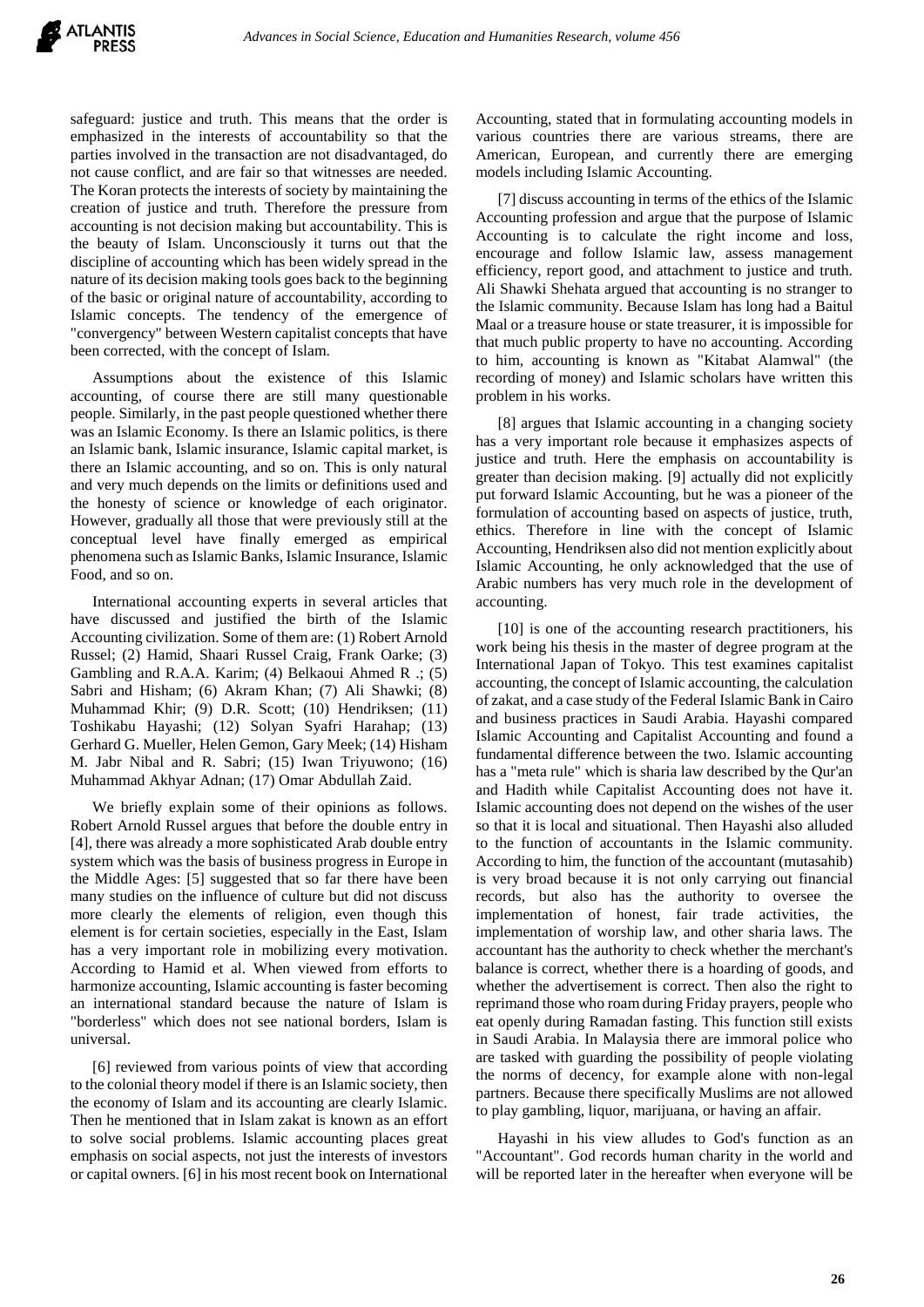responsible for his actions. From this report card later humans determine their fate whether to go to hell or heaven. Hayashi in discussing zakat stated that in the calculation of zakat, it requires accounting principles. Therefore he tries to give advice that according to Islamic Accounting the right valuation method is market price not historical cost as in Capitalist Accounting.

[11] sees from the point of view of Islamic values found in the concept of Capitalist Accounting. Harahap's analysis of the principles and characteristics of his accounting suggests that many of the principles are in accordance with Islamic concepts such as the principle of substance over form, reliability, objectivity, timelines, and so forth. In discussing the differences between Islamic Accounting and Conventional Accounting, he discussed that Capitalist Accounting prioritizes investors while Islamic Accounting prioritizes all parties not only investors but also employees, government, social environment and religious values. Harahap is the same as Hayashi argues that verse 282 Al-Baqarah is actually clear that accounting is obligatory for Muslims, in calculating personal zakat and recording muamalat transactions in baitul maal and calculating corporate zakat. Harahap to achieve the formulation of Islamic Accounting said, that once there was a complete formula about Islamic Accounting it was better than capitalist accounting. The difficulty of the Islamic Accounting field as in the colonial model theory does not exist. Even if there is no agreement from the ummah towards, for example, the Sudan concept, the Malaysian concept, the Iran concept. For this reason, Capitalist Accounting which also continues to be refined in accordance with the demands of the community, can actually be used as a foothold in moving towards the concept of Islamic Accounting. Trimmed which is contrary to sharia and which have not been added. According to him the concept of capitalist has a lot of compatability with the concept of Islamic economics. So he believes the concept of Conventional Accounting (capitalist) is currently going to the rhythm of Islamic Accounting.

This phenomenon is seen from the emergence of trends in accounting such as the emergence of Lee's ideas, the issue of Value Added Accounting, Accounting for Human Resources, Employee Accounting, Accounting for Social Responsibility or Socio-Economic Accounting, and so forth. [12], [13] or [12] and colleagues suggest a classification of accounting development patterns in the world: (1) The British, North American, Dutch model with an emphasis on investors and creditors; (2) Continental Model. Specifically that applies in Europe and Japan with an orientation on Government Accounting, Tax and Law; (3) South American Model, Accounting focus for inflation. (4) Emerging models, including Islamic Accounting with a focus on conformity with sharia and the International Accounting Standards Model with a focus on conformity with the IASC: (International Accounting Standard Committee).

[7] discuss business problems and accounting ethics in Islam. From the above explanation it can be concluded that the concept of Islamic Accounting clearly exists, as well as its history. It is impossible for Muslims who have ever been empires or superpowers in this world and who have possessed

and mastered advanced technology in their time did not have Islamic management accounting. Cairo Hospital for example, it is not possible to have management and Islamic Accounting in a Cairo Hospital with a capacity of 8000 beds which operated in 1200. Islamic accounting has begun to come to the attention of accounting experts not only from Muslims but also non-Muslims. It is impossible that there is no clear accounting principle in the calculation of zakat in Islam as the third pillar of Islam.

This Islamic Accounting Civilization emerged driven by various things such as: (1) Increased community religiousity; (2) Increased demands on ethics and social responsibility that have so far been ignored by conventional accounting; (3) The slowness of conventional accounting anticipates the demands of society, specifically regarding the emphasis on justice, truth and honesty; (4) The revival of Muslims, especially scholars who feel the flaws found in Western capitalism. The revival of Islam was only felt after several countries whose inhabitants were Muslim, became independent fifty years ago such as Egypt, Saudi Arabia, India (Pakistan and Bangladesh), Iran, Iraq, Indonesia, Malaysia, and so on. This new country is certainly ready with its human resource development and the birth of educated Muslim population and gain knowledge from the West. Acculturation of this science then there must be some contradictions and this is where Islam behaves. It inspires the need to explore beliefs in religions that are considered comprehensive, so that in accounting Islamic science is born. Megatrends, Naisbitt (1995: 102) argues: in Asia the rise of Islam, as well as other religions, was partly due to reactions to modernization and other outside influences. The last 25 years have seen an astounding Islamic pertumbulum "... Teenagers practice religion with more intensive activities"; (5) Development or anatomy of the accounting discipline itself; (6) The need for accounting systems in Islamic business institutions such as Banks, Insurance, Capital Markets, Trading, (7) Increasing needs for zakat calculation norms using established accounting norms as a basis for calculation, (8) Needs for recording, accountability, and supervision of people's assets such as Baitul Maal or Islamic property or the organization.

## IV. CONCLUSIONS AND SUGGESTIONS

Some topics of Islamic Accounting in various countries that influenced the birth of Islamic Accounting civilization in Indonesia. Islamic accounting is studied and is a necessity in an increasingly global economy leading to honest and equitable international accounting practices. Research is expected can contribute to economic progress and business practices and trade that is more honest, fair, free from the practice of fraud, collusion, tyranny, and other frauds.

#### **REFERENCES**

- [1] Watt, W. Montgomery., (1995). The Influence of Islam on Medieval Europe. (Chichukai Selali no suramu), trans by Wataru Miki, Tokyo: Chikuma-shobo
- Lee Fred & Sharon. (1994). Social Studies in a Global Society.
- [3] Kariyoto. 2016. Theory and Practice of Sharia Accounting in Indonesia. E-Juournal Elmuhasaba. IAIN Sunan Malik Ibrahim Malang.
- [4] Luca, Pacioli. 1986. The Father Accounting. University of Illinois Press.